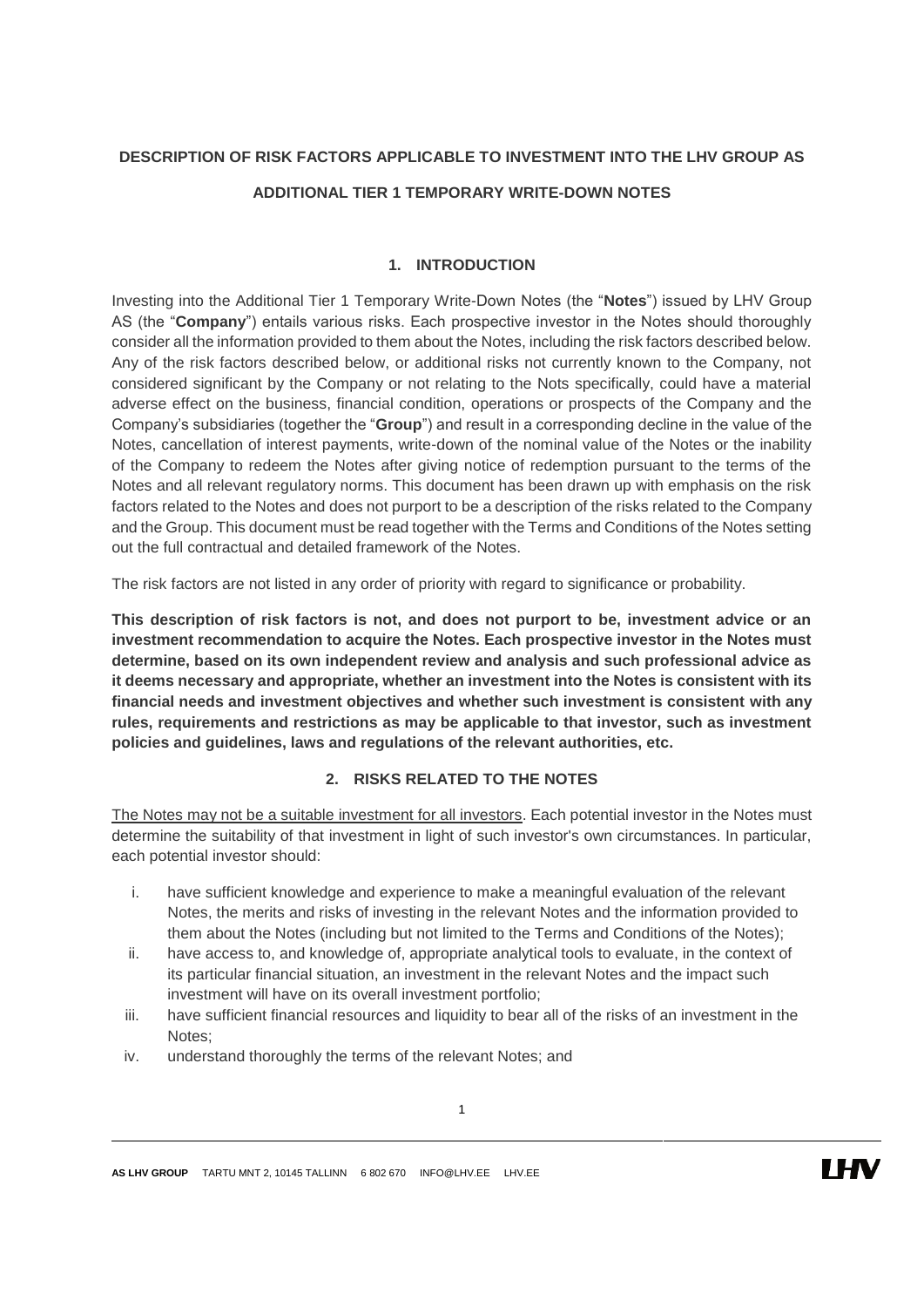v. be able to evaluate (either alone or with the help of a financial adviser) possible scenarios for economic, interest rate and other factors that may affect its investment and its ability to bear the applicable risks.

The Notes are complex financial instruments and such instruments may be purchased as a way to enhance yield with an understood, measured, appropriate addition of risk to the investor's overall portfolio. A potential investor should not invest in the Notes which are complex financial instruments unless it has the expertise (either alone or with the assistance of a financial adviser) to evaluate how the Notes will perform under changing conditions, the resulting effects on the value of such Notes and the impact this investment will have on the potential investor's overall investment portfolio.

Credit Risk. An investment into the Notes is subject to credit risk, which means that the Company may fail to meet its obligations arising from the Notes in a duly and timely manner. The Company's ability to meet its obligations arising from the Notes (including not to cancel payments) and the ability of the holders of the Notes to receive payments arising from the Notes depend on the financial position and the results of operations of the Company and the Group. The Notes are not obligations of any of the Company's subsidiaries, are not bank deposits in the Company's subsidiary LHV Pank AS and are not guaranteed by the Guarantee Fund (in Estonian: *Tagatisfond*).

Subordination risk. The Notes are subordinated to most of the Company's obligations. The Notes are subordinated to all unsubordinated claims and all senior subordinated claims (e.g. claims under the subordinated "Tier 2" notes of the Company) against the Company; however, not to the claims, which are subordinated to the Notes (e.g. claims under the Company's share capital) or which rank *pari passu*  with the Notes (e.g. claims under other Additional Tier 1 instrument of the Company, should it choose to issue such in the future). The subordination of the Notes means that upon the liquidation or bankruptcy of the Company, all the claims arising from the Notes shall fall due in accordance with the Terms of the Notes and shall be satisfied only after the full satisfaction of all unsubordinated recognised claims and senior subordinated recognised claims against the Company in accordance with the applicable law. Therefore, upon the liquidation or bankruptcy of the Company, the holders of the Notes are not entitled to any payments due under the Terms and Conditions of the Notes until the full and due satisfaction of all the unsubordinated and senior subordinated claims (including under Tier 2 subordinated notes) against the Company. The subordination may have an adverse effect on the Company's ability to meet all its obligations arising from the Notes.

The Company is not prohibited from issuing further debt, which may rank *pari passu* with or senior to the Notes. There is no restriction on the amount of debt that the Company may issue that ranks senior to the Notes or on the amount of securities that it may issue that rank *pari passu* with the Notes. The issue of any such debt or securities may reduce the amount recoverable by holders of the Notes in the event of voluntary or involuntary liquidation or bankruptcy of the Company.

Interest payments in the Notes are not certain. Making of interest payments on the Notes is generally subject to the Company's discretion. The Company may elect not to make interest payments of which the holders of the Notes may, but do not necessarily have to be notified in advance. Further, subject to regulatory restrictions as provided in section 5(2)(b) of Terms and Conditions of the Notes, the Issuer may not be permitted to make interest payments. In addition, as the Company is a holding company, it conducts substantially all of its business through its subsidiaries. The Company's subsidiaries are separate and distinct legal entities which have no obligation to pay any amounts due, or to provide the Company with funds to enable it to make payments under the Notes. Interest payments that are not made do not accumulate and will not be made at a later date. Holders of the Notes will not receive any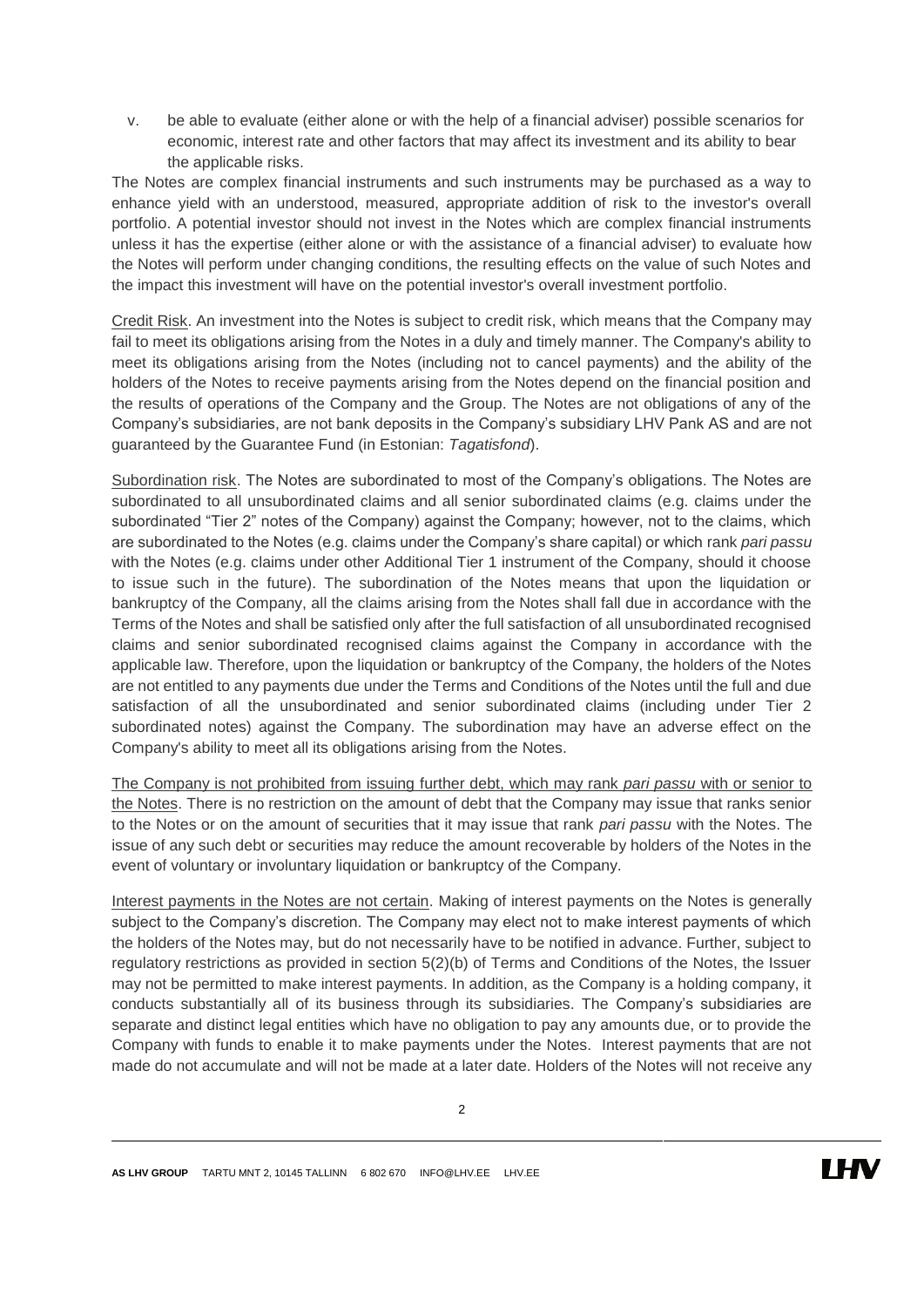compensation for and will not have any claims deriving from interest payments that are not made on the foreseen interest payment dates. Further, if the principal (nominal value) of the Notes has been reduced (written-down), the Notes only carry interest on the then outstanding nominal value of the Notes. Therefore, the income receivable under the Notes by the holders of the Notes is unpredictable and cannot be determined at the time of making the investment.

The principal of the Notes may be reduced (written down). The Notes constitute temporary write-down notes belonging to the additional tier 1 capital of the Company. As such, the principal (nominal value) of the Notes will be written down if the Core Equity Tier 1 capital ratio of the Group on a consolidated basis falls below 7%. The write-down may be full or partial, depending on the capital situation of the Group. Several write-downs may occur in respect of the Notes until they are fully written-down. The temporality of the write-down, i.e. the occurrence of a write-up of the principal of the Notes is subject to the discretion and financial and capital situation of the Company. The risk exists that the principal of the Notes is never written up following a write-down. Upon liquidation or bankruptcy, the holders of the Notes only have a claim in the amount of the then outstanding (i.e. following a write-down the writtendown) nominal value of the Notes (which may be equal to EUR 0.01) and will have no recourse to the Company for the original (i.e. pre-write-down) nominal value of the Notes. Therefore, there is no certainty that the holders of the Notes will receive the full original nominal value. However, the Notes may only be redeemed early at the discretion of the Company if the principal value of the Notes has not been written-off or has been fully written-up after any write-down.

Remedies in case of default on the Notes are severely limited. The Notes will become immediately due and payable at their outstanding nominal value only in the event of bankruptcy or liquidation of the Company. However, in each case, the holder of such Note may claim payment in respect of such Note only in the bankruptcy or liquidation of the Company.

Early redemption risk. According to the Terms of the Notes, the Notes may be redeemed early on the initiative of the Company, at any quarterly interest payment date after the lapse of five years from the issue of the Notes. Further, in case of adverse changes in the tax or capital treatment of the Notes (see "Tax Event" and "Capital Event" in the Terms and Conditions of the Notes), the Notes may be redeemed on the initiative of the Company also before five years have passed from their issue. If this early redemption right is exercised by the Company, the rate of return from an investment into the Notes may be lower than initially anticipated for the perpetual instrument. Also, the investors might not have an option to invest in financial instruments offering the similar risk/return characteristics at the time of the early redemption or could face additional costs in selecting a new investment. The Notes may, however, be redeemed by the Company only subject to the Terms and Conditions of the Notes and subject to certain regulatory conditions and if the EFSA has granted its consent to the early redemption. The decision on granting the consent involves certain amount of discretion by the competent authority and the early redemption is therefore beyond the control of the Company. In the extraordinary situation where in the regulatory review process it is determined that the Notes do not qualify as Additional Tier 1 capital of the Company from the beginning (and not due to changes in the capital treatment), the Company may redeem the notes without EFSA approval.

No fixed redemption date. The Notes have no fixed redemption date. Redemption of the Notes is subject to the Company's discretion, regulatory restrictions and EFSA approval and is thus not fully under the control of the Company. The Notes only automatically become fully redeemable at their then outstanding nominal value upon liquidation and bankruptcy of the Company. Therefore, the holders of the Notes have no security as to when the principal of the Notes will be repaid.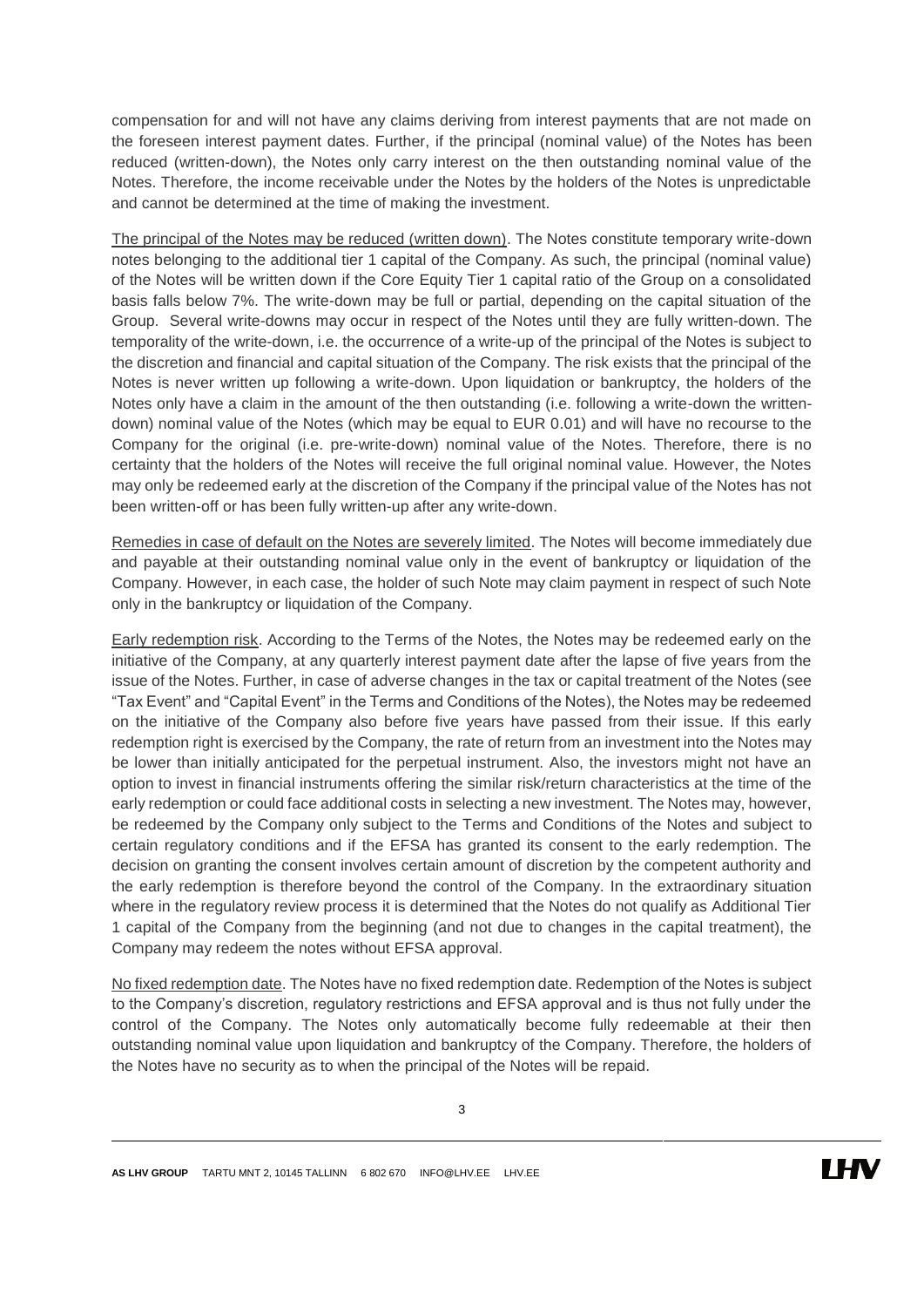No ownership rights. An investment into the Notes is an investment into debt instruments, which does not confer any legal or beneficial interest in the equity of the Company or any of the subsidiaries thereof or any voting rights or rights to receive dividends or other rights which may arise from equity instruments. The Notes represent an unsecured debt obligation of the Company, granting the holders of the Notes only such rights as set forth in the Note Terms. The value of the Notes might be affected by the actions of the shareholder of the Company over which the investors do not have control.

Rights and obligations of holders of the Notes may be amended at meetings of holders of the Notes. The Terms and Conditions of the Notes contain provisions for calling meetings of holders of the Notes to consider matters affecting their interests generally. These provisions permit a three fourths majority to make decisions that modify the terms and conditions applicable to the Notes and may affect the holders of the Notes' rights and obligations under the Notes, and that bind all holders of the Notes including holders of the Notes who did not attend and vote at the relevant meeting and holders of the Notes who voted in a manner contrary to the majority. At the meeting of holders of the Notes, the holders of the Notes also have authority to elect and give instructions to a representative to act on their behalf.

Tax regime risks. Adverse changes in the tax regime applicable in respect of transacting with the Notes or receiving interest or principal payments based on the Notes may result in an increased tax burden of the holders of the Notes and may therefore have adverse effect on the rate of return from the investment into the Notes. Due to the specific semi-equity character of the Notes, each potential investor is encouraged to obtain personal tax advice on the treatment of payments under the Notes in their tax jurisdiction, especially if the referred jurisdiction is not Estonia.

Changes in laws, regulations or administrative practice or the interpretation thereof may affect the Notes. Changes in laws, regulations or administrative practice, or the interpretation thereof, after the date of this document may affect the Notes in general, the rights of holders of the Notes as well as the market value of the Notes. The Notes and all non-contractual obligations arising out of or in connection with the Notes are governed by Estonian law. There can be no assurances as to the impact of the law of Estonia, regulations or administrative practice after the date of issue of the relevant Notes or the interpretation thereof. Such changes in law may impact statutory, tax and regulatory regimes during the life of the Notes, which may have an adverse effect on the Notes. Such legislative and regulatory uncertainty could also affect an investor's ability to accurately value the Notes and, therefore, affect the trading price of the Notes given the extent and impact on the Notes that one or more regulatory or legislative changes, including those described above, could have on the Notes.

Furthermore, the financial services industry continues to be the focus of significant regulatory change and scrutiny which may adversely affect the Company's and its Group's business, financial performance, capital and risk management strategies. Such regulatory changes, and the resulting actions taken to address such regulatory changes, may have an adverse impact on the Company and its Group, including the Group's performance and financial condition, which could in turn affect the levels of CET1 capital and risk weighted assets and, therefore, the resulting CET1 ratio and the levels of capital, leverage and additional loss absorbing capacity resources more generally.

There are no rights of set-off or counterclaim. Holders of the Notes shall not be entitled to exercise any right of set-off or counterclaim against moneys owed by the Company in respect of the Notes. Therefore, holders of the Notes will not be entitled (subject to applicable law) to set-off the Company's obligations under such Notes against obligations owed by them to the Company.